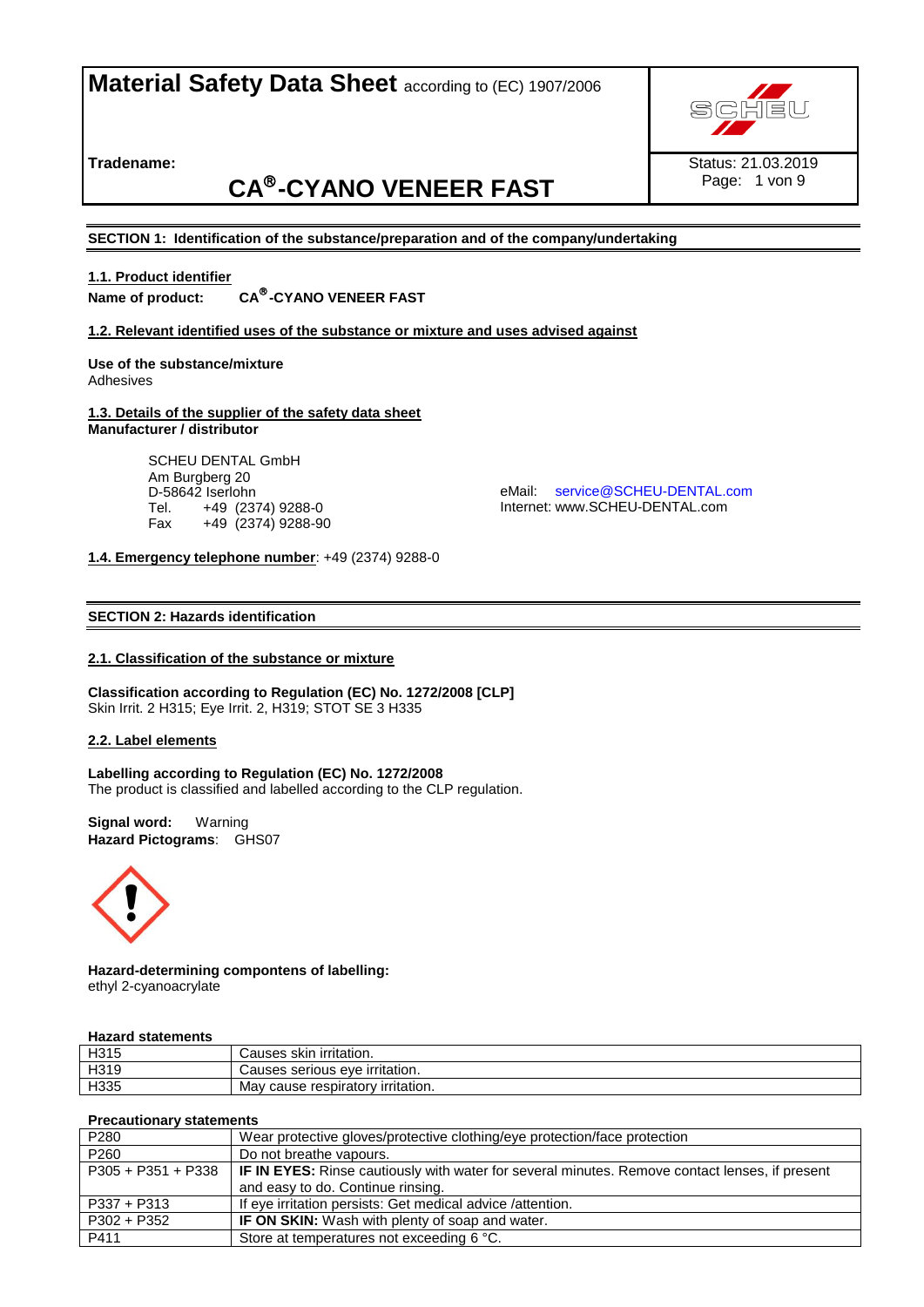

Page: 2 von 9

**Tradename:** 

# **CA -CYANO VENEER FAST**

| P233<br>P403.    | Store in a well-ventilated place. Keep container tightly closed.                                    |
|------------------|-----------------------------------------------------------------------------------------------------|
| P402             | Store in a dry place.                                                                               |
| P <sub>501</sub> | Dispose of contents/container in accordance with local/regional/national/international regulations. |

## **Additional information:**

Cyanoacrylate. Danger. Bonds skin and eyes in seconds. Keep out of the reach of children.

## **2.3. Other hazards**

**Results of PBT an vPvB assessment PBT:** Not applicable. **vPvB:** Not applicable.

## **SECTION 3: Composition / information on ingredients**

## **3.1. Substances**

**rds identification**

not applicable

## **3.2. Mixtures**

Mixture of substances listed below with nonhazardous additions.

## **Hazardous components**

| EC-No       | Chemical name                                                                                                                                | Quantity      |
|-------------|----------------------------------------------------------------------------------------------------------------------------------------------|---------------|
| CAS-No.     | Classification according to Regulation (EC) No. 1272/2008 [CLP]                                                                              |               |
| Index-No.   |                                                                                                                                              |               |
| REACH-No.   |                                                                                                                                              |               |
|             |                                                                                                                                              |               |
| 230-391-5-1 | ethyl 2-cyanoacrylate                                                                                                                        | $50 - 100 \%$ |
| 7085-85-0   | $\mathbb C$<br>Skin Irrit. 2, H315; Eye Irrit. 2, H319; STOT SE 3, H335                                                                      |               |
|             |                                                                                                                                              |               |
| 204-617-8   | 1,4-Dihydroxybenzol                                                                                                                          | < 0.1 %       |
| 123-31-9    | $\Leftrightarrow$<br>Muta. 2, H341; carc. 2, H351; expedition 1, H318; Aquatic<br>Acute 1, H400;<br>2 Acute Tox. 4, H302; Skin Sens. 1, H317 |               |
|             |                                                                                                                                              |               |

## **Additional information**

For the wording of the listed H-phrases refer to section 16.

## **SECTION 4: First aid measures**

## **4.1. Description of first aid measures**

| <b>General Information:</b> | Immediately remove any clothing soiled by the product.                                              |
|-----------------------------|-----------------------------------------------------------------------------------------------------|
| After inhalation:           | In case of unconsciousness place patient stably in side position for transportation.                |
| After contact with skin:    | Wash immediately with water and soap and rinse thoroughly.                                          |
| After contact with eyes:    | Rinse opened eye for several minutes under running water. If symptoms persist, consult a<br>doctor. |
| After ingestion:            | call a doctor immediately.                                                                          |

**4.2. Most important symptoms and effects, both acute and delayed**  No further relevant information available.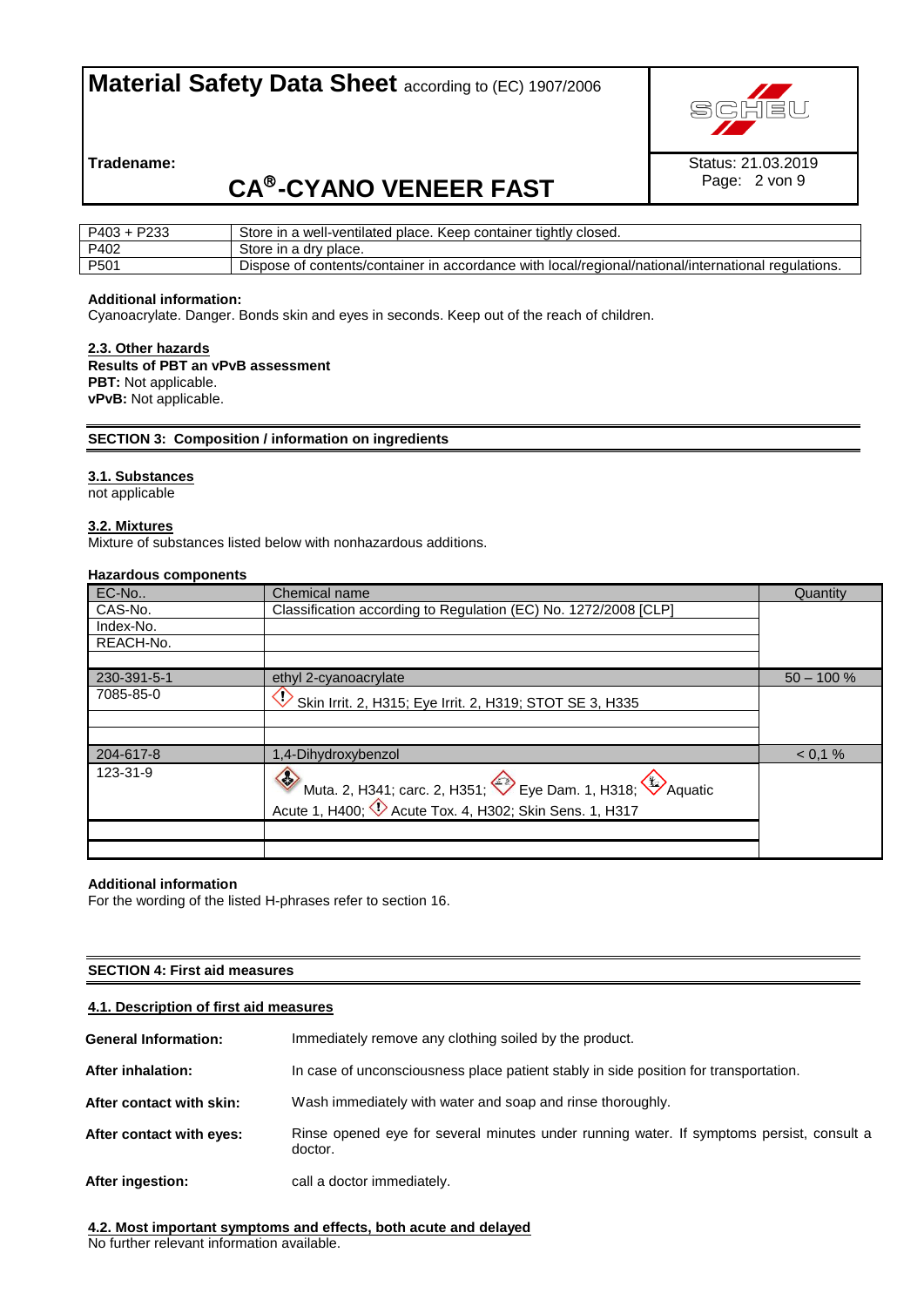**Tradename:** 

# **CA -CYANO VENEER FAST**



## **4.3. Indication of any immediate medical attention and special treatment needed**

No further relevant information available.

## **SECTION 5: Firefighting measures**

## **5.1. Extinguishing media**

**Suitable extinguishing media**

Carbon dioxide, Fire-extinguishing powder. Fight larger fires with water spray or alcohol resistant foam.

## **Unsuitable extinguishing media**

Water with full jet.

## **5.2. Special hazards arising from the substance or mixture**

No further relevant information available.

## **5.3. Advice for firefighters**

No special measures required.

**SECTION 6: Accidental release measures**

## **6.1. Personal precautions, protective equipment and emergency procedures**

Not required.

## **6.2. Environmental precautions**

No special measures required.

## **6.3. Methods and material for containment and cleaning up**

Absorb with liquid-binding material (sand, diatomite, acid binders, universal binders, sawdust). Dispose contaminated material as waste according to item 13. Ensure adequate ventilation.

## **6.4. Reference to other sections**

Safe handling: see section 7 Personal protection equipment: see section 8 Disposal: see section 13

## **SECTION 7: Handling and Storage**

## **7.1. Precautions for safe handling**

## **Advice on safe handling**

Ensure good ventilation/exhaustion at the workplace. Prevent formation of aerosols.

## **Advice on protection against fire and explosion**

No special measures required.

## **7.2. Conditions for safe storage, including any incompatibilities**

## **Storage:**

## **Requirements for storage rooms and vessels**

No special requirements.

**Information about storage in one common storage facility:** Not required.

## **Further information on storage conditions**

Keep container tightly sealed. Store at temperatures not exceeding 6 °C.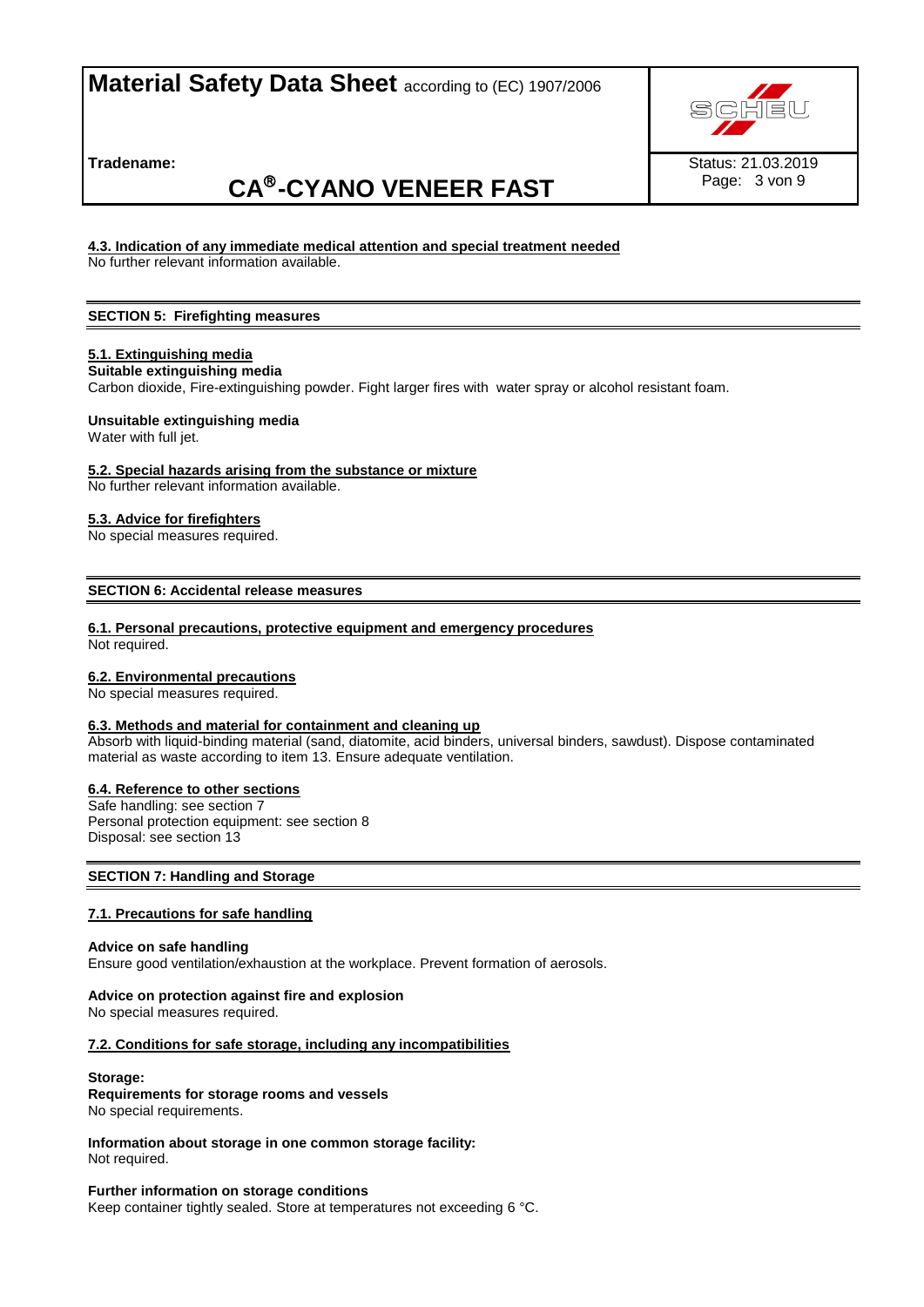**Tradename:** 

# **CA -CYANO VENEER FAST**

## **Storage class:**

## **7.3. Specific end use(s)**

No further relevant information available.

## **SECTION 8: Exposure controls / personal protection**

## **Additional information about design of technical facilities.**

No further data ; see item 7.

## **8.1. Control parameters**

**Ingredients with limit values that require monitoring at the workplace:** 7085-85-0 ethyl 2-cyanoacrylate WEL | Short-term value:  $1,5 \text{ mg/m}^3$ ,  $0,3 \text{ ppm}$ 

## **Additional information:**

The lists valid during the making were used as basis.

## **8.2. Exposure controls**

## **Personal protective equipment:**

#### **Protective and hygiene measures:**

Keep away from foodstuffs, beverages and feed. Immediately remove all soiled and contaminated clothing. Wash hands before breaks and at the end of work. Avoid contact with the eyes and skin.

#### **Respiratory protection**

In case of brief exposure or low pollution use respiratory filter device. In case of intensive or longer exposure use selfcontained respiratory protective device.

## **Protection of hands:**



Protective gloves

The glove material has to be impermeable and resistant to the product/ the substance/ the preparation. Due to missing tests no recommendation to the glove material can be given for the product/ the preparation/ the chemical mixture.

Selection of the glove material on consideration of the penetration times, rates of diffusion and the degradation.

## **Material of gloves**

The selection of the suitable gloves does not only depend on the material, but also on further marks of quality and varies from manufacturer to manufacturer. As the product is a preparation of several substances, the resistance of the glove material can not be calculated in advance and has therefore to be checked prior to the application.

## **Penetration time of glove material**

The exact break through time has to be found out by the manufacturer of the protective gloves and has to be observed.

#### **Eye protection:**

Tightly sealed goggles

**Limitation and supervision of exposure into the environment** No special precautions are necessary if used correctly.



Page: 4 von 9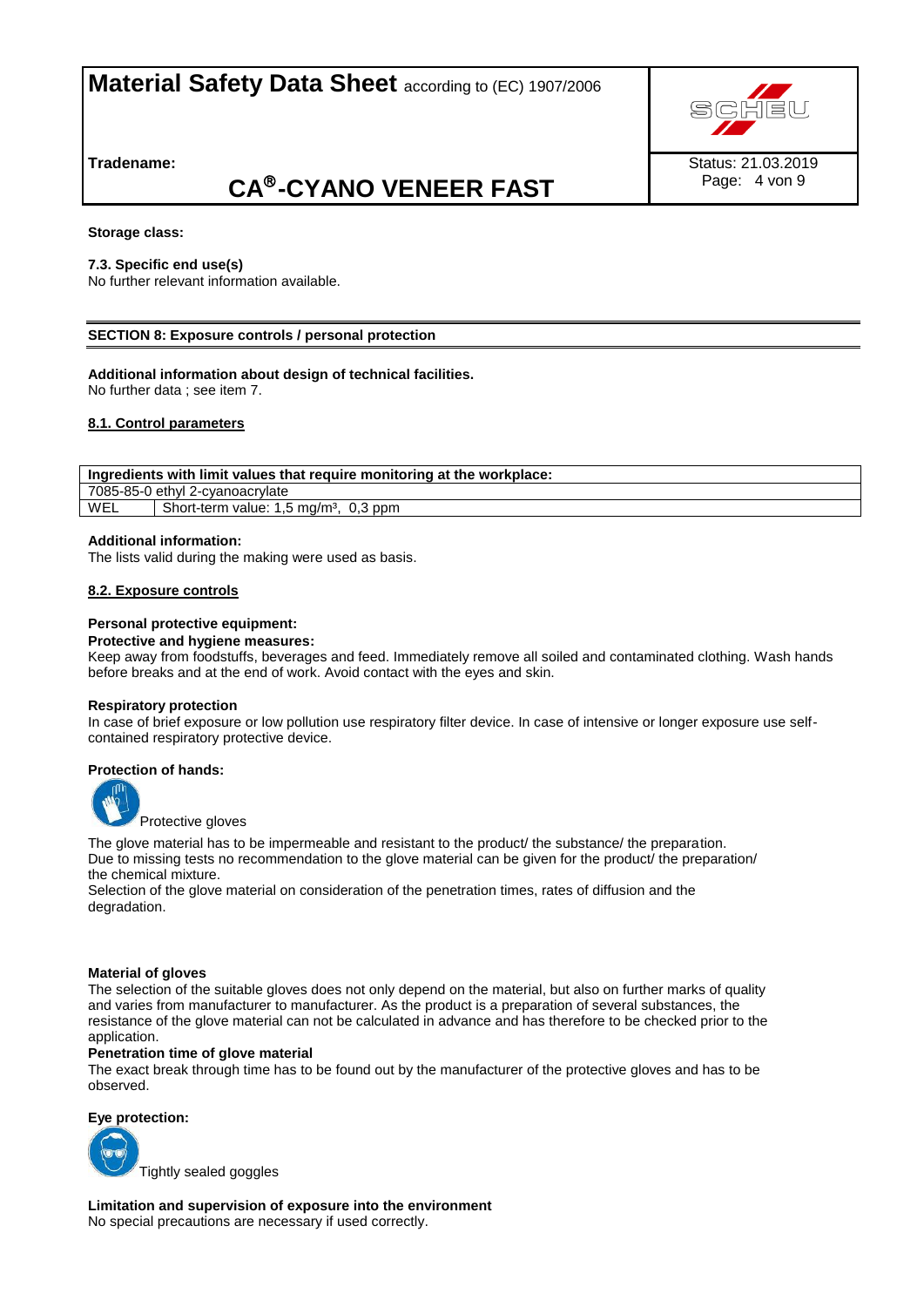

Page: 5 von 9

**Tradename:** 

# **CA -CYANO VENEER FAST**

## **SECTION 9: Physical and chemical properties**

## **9.1. Information on basic physical and chemical properties**

**General Information**

| <b>Physical state:</b>  | Fluid          |
|-------------------------|----------------|
| <b>Colour:</b>          | Colourless     |
| Odour:                  | Characteristic |
| <b>Odour threshold:</b> | Not determined |

| pH-value:                                     | Not determined                                |
|-----------------------------------------------|-----------------------------------------------|
| <b>Melting point/freezing point:</b>          | Undetermined.                                 |
| Initial boiling point and boiling range:      | Undetermined.                                 |
| Flash point:                                  | 86 °C                                         |
| Flammability (solid, gas):                    | Not applicable                                |
| Ignition temperature:                         |                                               |
| <b>Decomposition temperature:</b>             | Not determined                                |
| Self-igniting:                                | Product is not self-igniting.                 |
| Danger of explosion:                          | Product does not present an explosion hazard. |
| Lower explosion limit:                        | Not determined                                |
| <b>Upper explosion limit:</b>                 | Not determined                                |
| Vapour pressure:                              | Not determined                                |
| Density:                                      | Not determined                                |
| <b>Relative density:</b>                      | Not determined                                |
| Vapour density                                | Not determined                                |
| <b>Evaporation rate:</b>                      | Not determined                                |
| Water solubility:                             | Not mixcible or difficult to mix.             |
| <b>Partition coefficient: n-octanol/water</b> | Not determined                                |
| <b>Viscosity Dynamic:</b>                     | Not determined                                |
| <b>Viscosity Kinematic:</b>                   | Not determined                                |
| <b>Solvent content:</b>                       |                                               |
| <b>Organic solvents:</b>                      | 0.0%                                          |

## **9.2. Other information**

No further relevant information available.

## **SECTION 10: Stability and reactivity**

## **10.1. Reactivity**

## **10.2. Chemical stability**

No decomposition if used according to specifications.

## **10.3. Possibility of hazardous reactions**

No dangerous reactions known.

## **10.4. Conditions to avoid**

No further relevant information available.

## **10.5. Incompatible materials**

No further relevant information available.

## **10.6. Hazardous decomposition products**

No dangerous decomposition products known.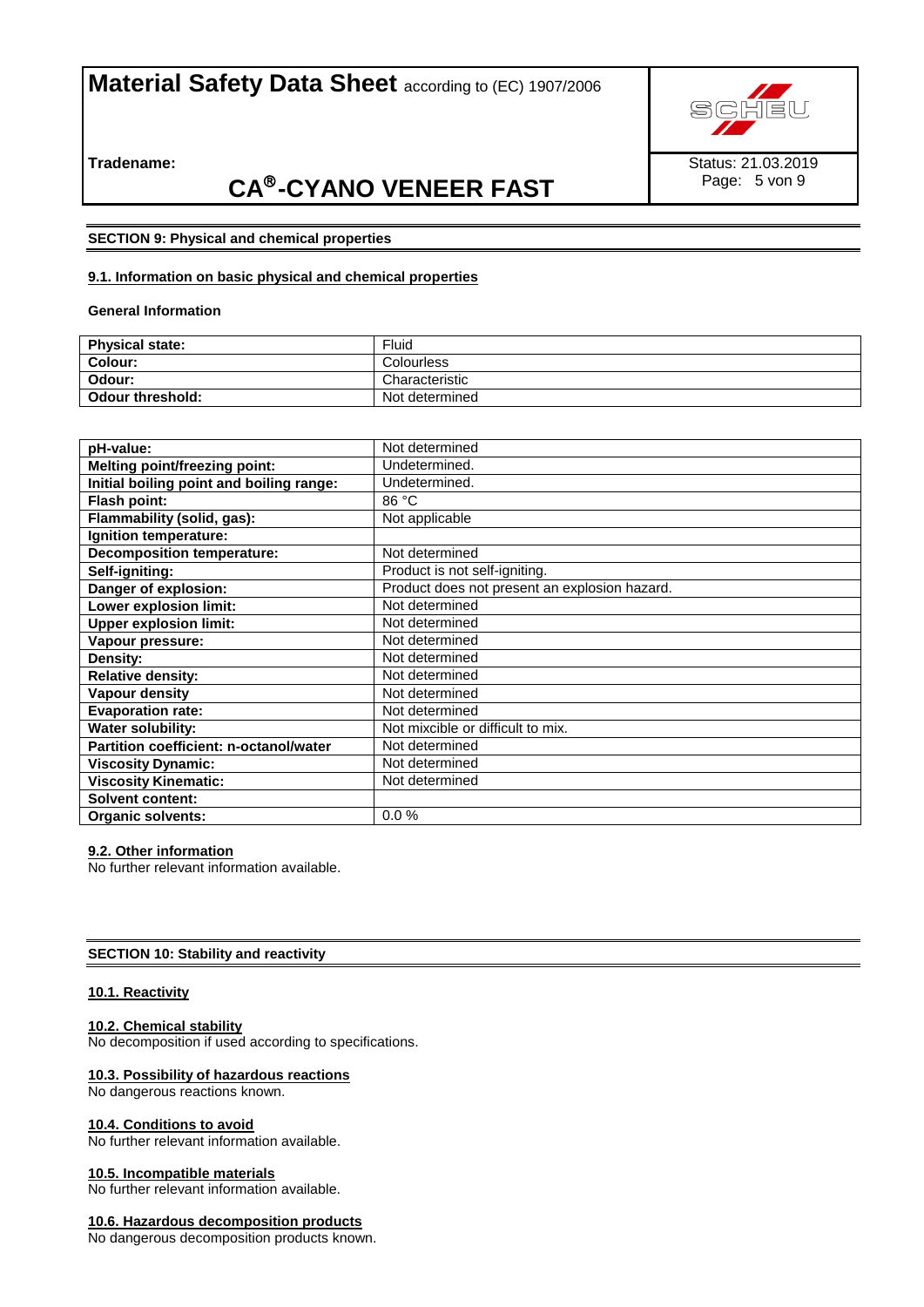

**Tradename:** 

## **CA -CYANO VENEER FAST**

## **SECTION 11: Toxicological Information**

## **11.1. Information on toxicological effects**

## **Acute toxicity**

| CAS-No.   | Chemical name i        |        |             |         |          |
|-----------|------------------------|--------|-------------|---------|----------|
|           | Exposure routes        | Method | Dose        | Species | Source   |
| 7085-85-0 | ethyl 2-cyanoarcrylate |        |             |         |          |
|           | oral                   | ∟D50   | >5000 mg/kg | rat     | OECD 401 |
|           | dermal                 | ∟D50   | >2000 mg/kg | rabbit  | OECD 402 |

**Additional information:** The lists valid during the making were used as basis.

## **Primary irritant effect:**

**Serious eye damage / irritaion On the skin:** Irritant to skin and mucous membranes.

## **On the eye:** Irritating effect.

## **Respiratory or skin sensitization**

No sensitizing effects known.

#### **Additional toxicological information:**

The product shows the following dangers according to the calculation method of the General EU Classification Guidelines for Preparations as issued in the latest version: Irritant

## **CMR effects (carcinogenity, mutagenicity and toxicity for reproduction)**

Not applicable.

## **SECTION 12: Ecological Information**

## **12.1. Toxicity**

#### **Aquatic toxicity:**

No further relevant information available.

## **12.2. Persistence and degradability**

No further relevant information available.

## **12.3. Bioaccumulative potential**

No further relevant information available.

## **12.4. Mobility in soil**

No further relevant information available.

## **Additional ecological information:**

#### **General notes:**

Not known to be hazardous to water.

## **12.5. Results of PBT an vPvB assessment**

**PBT:** Not applicable **vPvB:** Not applicable

## **12.6. Other adverse effects**

No further relevant information available.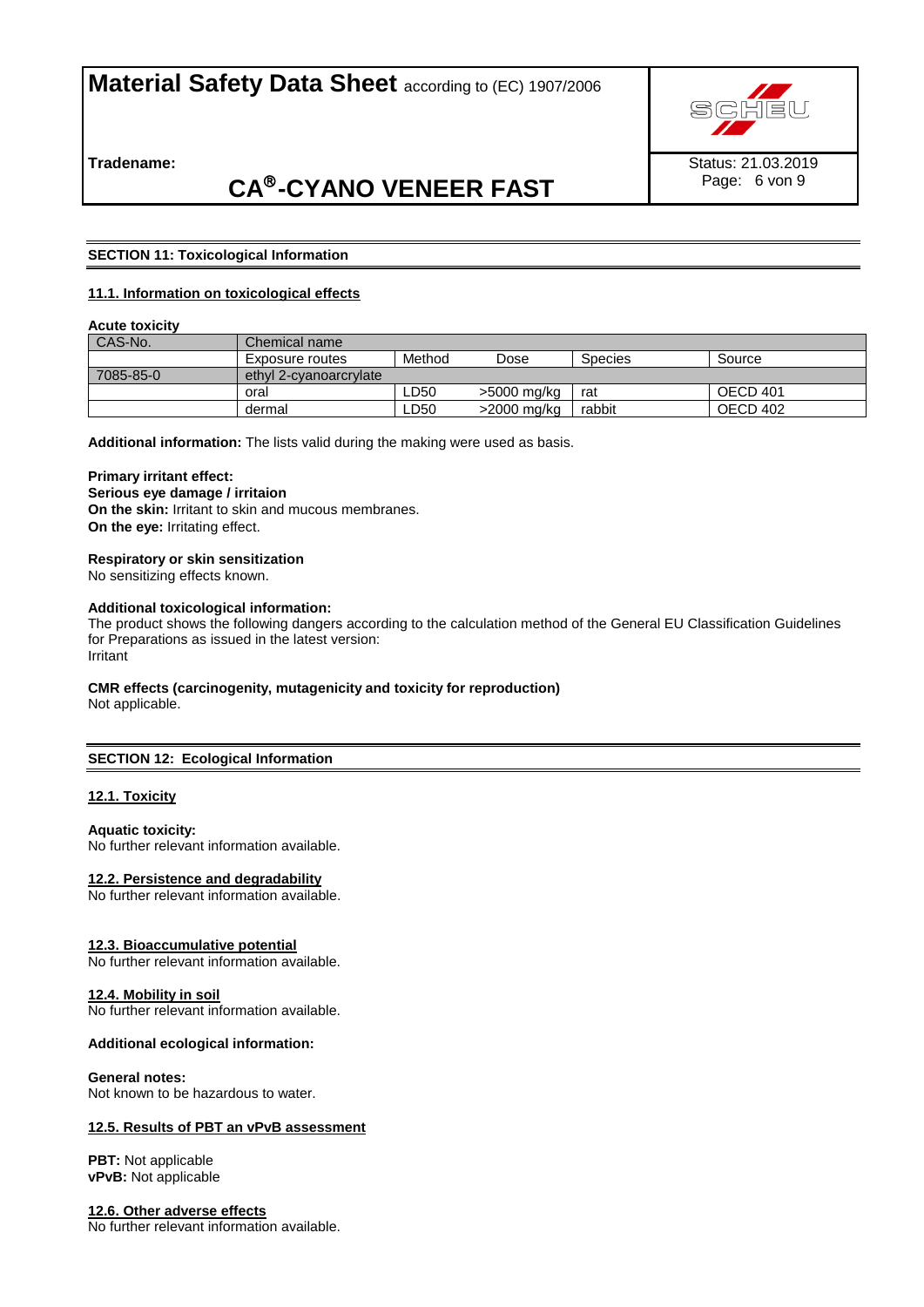

**Tradename:** 

# **CA -CYANO VENEER FAST**

## **SECTION 13: Disposal considerations**

## **13.1. Waste treatment methods**

## **Recommendation**

Must not be disposed together with household garbage. Do not allow product to reach sewage system.

### **European waste catalogue**

**07 01 04\*** other organic solvents, washing liquids and mother liquors

## **Uncleaned packaging:**

**Recommendation:** Disposal must be made according to official regulations.

### **Section 14. Transport Information**

#### **Land transport (ADR/RID)**

| <b>14.1. UN number:</b>                       |                                                           |
|-----------------------------------------------|-----------------------------------------------------------|
| 14.2. UN proper shipping name:                |                                                           |
| 14.3. Transport hazard class(es):             |                                                           |
| 14.4. Packing group:                          |                                                           |
| Hazard label:                                 | No hazardous material according to transport regulations. |
| Classification code:                          |                                                           |
| Limited quantity:                             |                                                           |
| Transport category:                           |                                                           |
| Hazard No:                                    |                                                           |
| Tunnel restriction code:                      |                                                           |
| Other applicable information (land transport) |                                                           |

| No hazardous material according to transport regulations. |
|-----------------------------------------------------------|
|                                                           |
|                                                           |
|                                                           |
|                                                           |

## **Marine transport (IMDG) 14.1. UN number:** No hazardous material according to transport regulations. **14.2. UN proper shipping name: 14.3. Transport hazard class(es): 14.4. Packaging group:** Hazard label: Limited quantity: EmS:  **Other applicable information (marine transport):**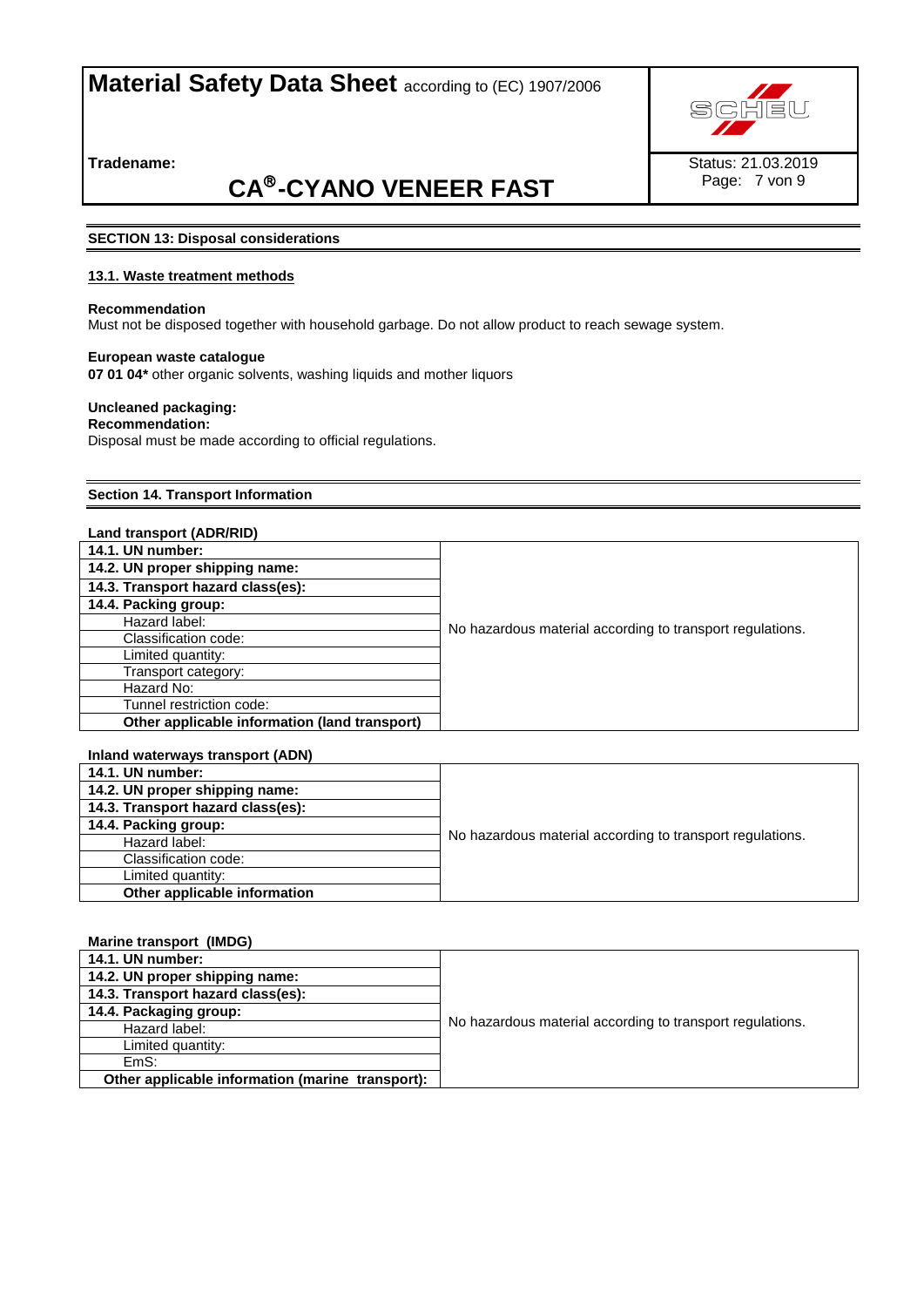

**Tradename:** 

# **CA -CYANO VENEER FAST**

Status: 21.03.2019 Page: 8 von 9

**Air transport (ICAO)**

| <b>14.1. UN number:</b>                      |                                                           |
|----------------------------------------------|-----------------------------------------------------------|
| 14.2. UN proper shipping name:               |                                                           |
| 14.3. Transport hazard class(es):            |                                                           |
| 14.4. Packaging group:                       |                                                           |
| Hazard label:                                |                                                           |
| Limited quantity Passenger:                  | No hazardous material according to transport regulations. |
| IATA-packing instructions - Passenger:       |                                                           |
| IATA-max. quantity - Passenger:              |                                                           |
| IATA-packing instructions - Cargo:           |                                                           |
| IATA-max. quantitiy - Cargo:                 |                                                           |
| Other applicable information (air transport) |                                                           |
| Passenger-LQ:                                |                                                           |

## **14.5. Environmental hazards**

No

## **14.6. Special precautions for user**

Not applicable.

## **Section 15. Regulatory Information**

## **15.1. Safety, health an environmental regulations/legislation specific for the substance or mixture**

No further relevant information available.

## **15.2. Chemical Safety Assessment**

A Chemical Safety Assessment has not been carried out.

## **Section 16. Other Information**

## **Abbreviations and acronyms**

| ADR.          | Accord européen sur le transport des marchandises dangereuses par Route               |
|---------------|---------------------------------------------------------------------------------------|
|               | (European Agreement concerning the International Carriage of Dangerous Goods by Road) |
| <b>IMDG</b>   | International Maritime Code for Dangerous Goods                                       |
| IATA          | International Air Transport Association                                               |
| <b>GHS</b>    | Globally Harmonized System of Classification and Labelling of Chemicals               |
| <b>EINECS</b> | European Inventory of Existing Commercial Chemical Substances                         |
| <b>ELINCS</b> | European List of Notified Chemical Substances                                         |
| CAS           | Chemical Abstracts Service (division of the American Chemical Society)                |
| <b>LC50</b>   | Lethal concentration, 50 %                                                            |
| LD50          | Lethal dose, 50 %                                                                     |
| Eye Irrit. 2  | Serious eye damage/eye iritation, Hazard Category 2                                   |

## **Relevant H- and EUH-phrases (number and full text)**

## **Hazard statements**

| H302             | Harmful if swallowed.                 |
|------------------|---------------------------------------|
| H315             | Causes skin irritation.               |
| H317             | May cause an allergic skin reaction.  |
| H318             | Causes serious eye damage.            |
| H <sub>319</sub> | Causes serious eye irritation.        |
| H335             | May cause respiratory irritation.     |
| H341             | Suspected of causing genetic defects. |
|                  |                                       |

- H351 Suspected of causing cancer.
- H400 Very toxic to aquatic life.